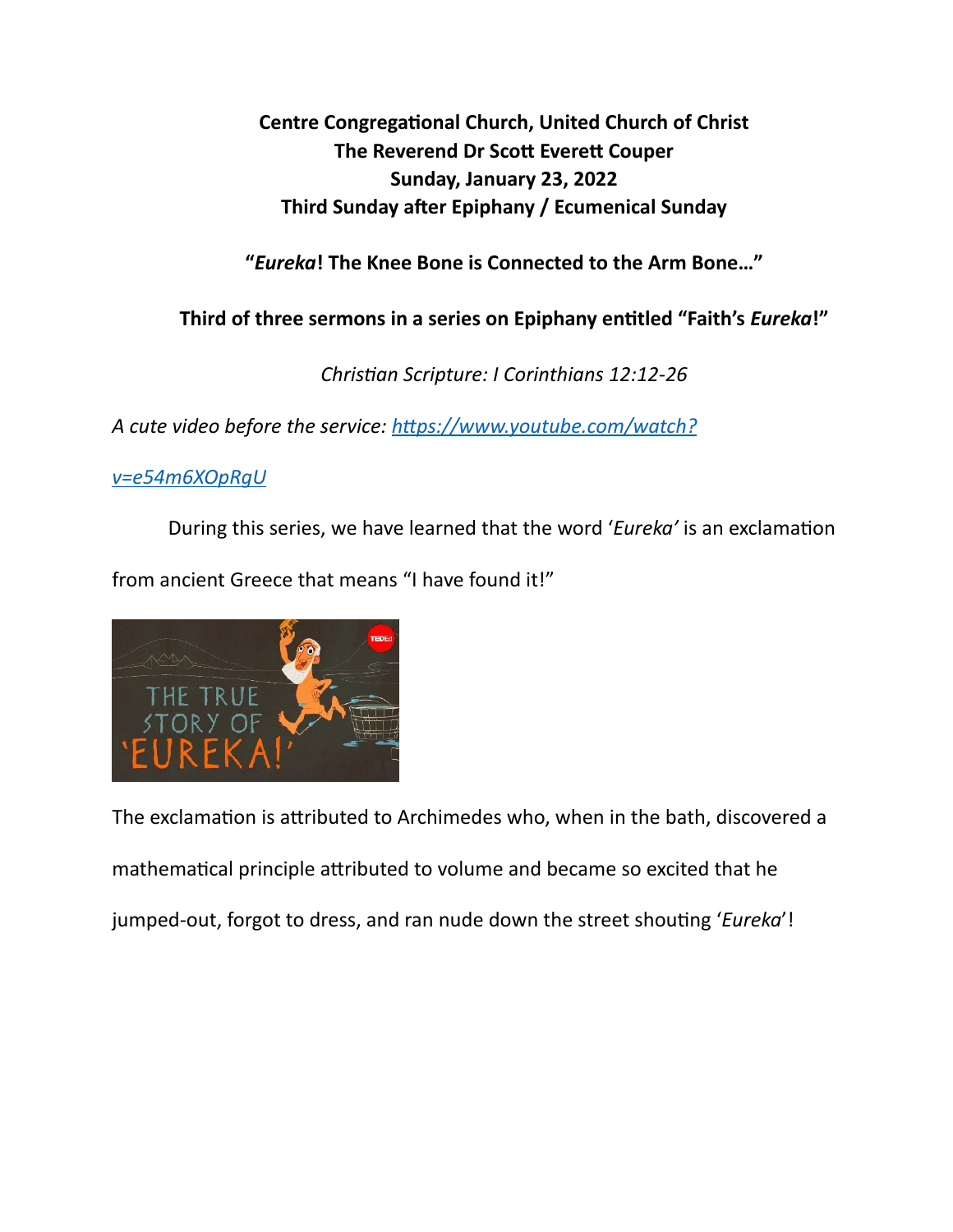

We also have learned that 'epiphany' can have many meanings. An epiphany can be a divine manifestation (like Jesus himself). It can be a message from a star, or an announcement from angelic messengers, or a declaration from the Holy Spirit (such as during Jesus' Baptism). Or, an epiphany can be our own personal "Ah ha!" moment when we make a 'God-connection'.



Last week, we talked about spiritual gifts and how they relate to one's calling. This week, we again focus on those spiritual gifts and discover their meaning for our church.

 Has anyone ever had 'CRAPS' before? No, am not taking about 'the Craps'. I'm talking about 'CRAPS', C.R.P.S., otherwise known as 'Complex Regional Pain Syndrome'. (I know, there is no 'A' in there, but doctors often call it 'CRAPS').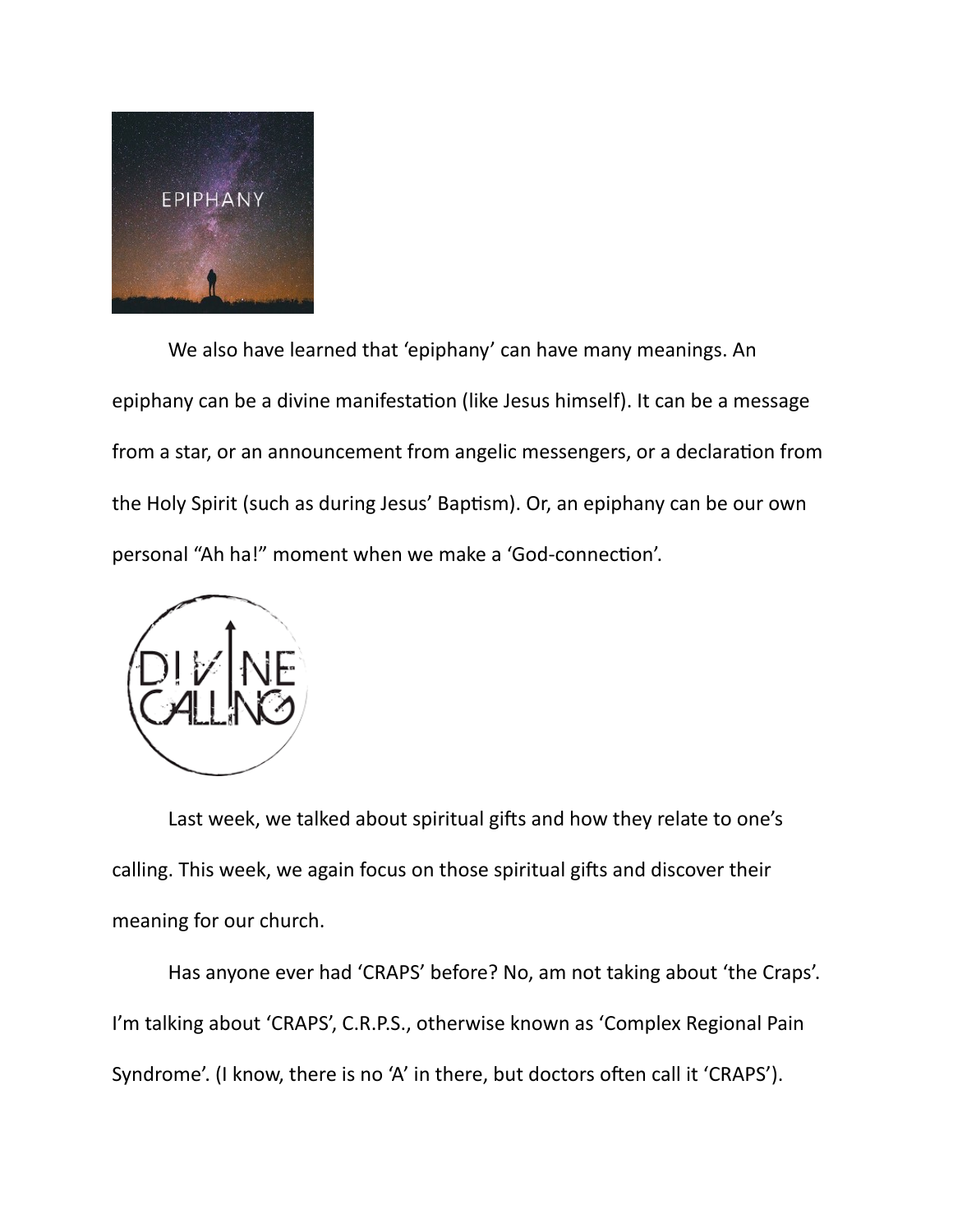

<span id="page-2-1"></span>CRPS is a rare neurologic disorder that is ranked among the most painful of all medical problems and has been nicknamed the 'suicide disease' because there is no cure and effective treatments are limited. CRPS "is a form of chronic pain that usually affects an arm or a leg. CRPS typically develops after an injury, a surgery, a stroke,or a heart attack".<sup>[1](#page-2-0)</sup> Now the crazy thing about CRPS is that it "occasionally may spread from its source to elsewhere in your body, such as the opposite limb". This is what happened to me! When I broke my right acetabulum, that is the socket bone in which the ball of the femur fits, there was no pain in my hip.



But my left foot cried out in agony; it was hot, swollen, all day and night, for weeks. Because my left foot was not injured, there was nothing that could

<span id="page-2-0"></span> $1$ "Complex Regional Pain Syndrome", Mayoclinic.org, February 18, 2020. Found at: mayoclinic .org/diseases-conditions/crps-c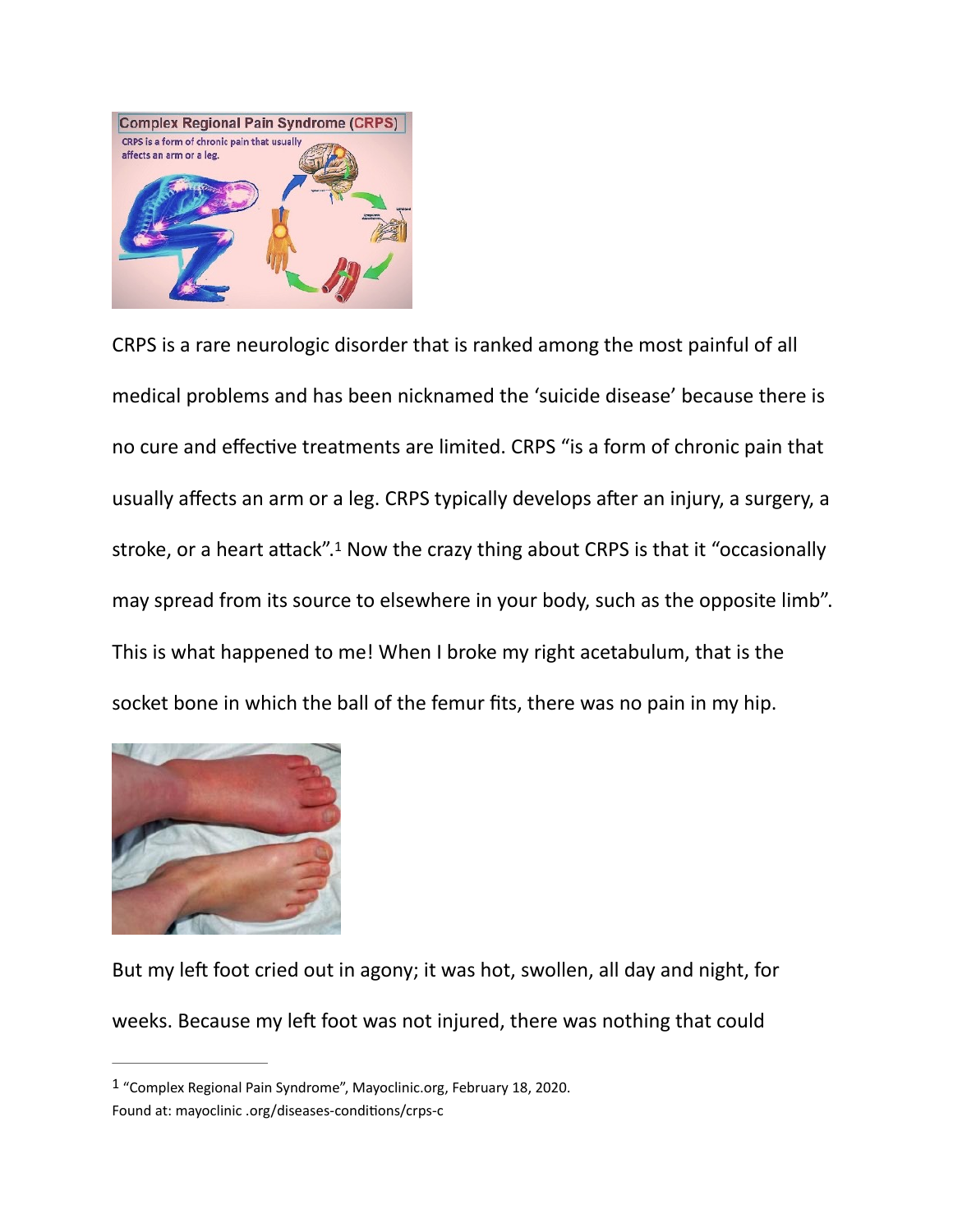diminish the pain. The pain was constant and agonizing. Some nights I would just sit and cry because I felt like God was torturing me, like Job. CRPS can drive one mad. It is similar to the 'phantom' pain many amputees experience in limbs that are no longer there.



<span id="page-3-1"></span>No one knows what causes CRPS. Doctors speculate that CRPS "might be due to a dysfunctional interaction between your central and peripheral nervous systems and inappropriate inflammatory responses"[.](#page-3-0)<sup>[2](#page-3-0)</sup> I don't know what happened, but to me it seemed like, though directly unconnected, my foot absorbed the pain from my hip and held it as its own. Now, that's empathy!

 I am not here to ponder about medical mysteries. I am here to preach about spiritual certainties. While it is true that the hip bone is *not* directly connected to the foot bone, I learned from CRPS that that the hip bone *is* connected to the foot bone. My foot felt what my hip was - broken. And so it is in the church. Technically speaking, physically speaking, we are not physically

<span id="page-3-0"></span><sup>&</sup>lt;sup>2</sup>"Complex Regional Pain Syndrome", Mayoclinic.org, February 18, [2](#page-3-1)020.

Found at: https://www.mayoclinic.org/diseases-conditions/crps-complex-regional-pain-syndrome/symptoms[causes/](https://www.mayoclinic.org/diseases-conditions/crps-complex-regional-pain-syndrome/symptoms-causes/syc-20371151#:~:text=Complex%2520regional%2520pain%2520syndrome%2520(CRPS,severity%2520of%2520the%2520initial%2520injury)

[syc-20371151#:~:text=Complex%20regional%20pain%20syndrome%20\(CRPS,severity%20of%20the%20ini7al%20in](https://www.mayoclinic.org/diseases-conditions/crps-complex-regional-pain-syndrome/symptoms-causes/syc-20371151#:~:text=Complex%2520regional%2520pain%2520syndrome%2520(CRPS,severity%2520of%2520the%2520initial%2520injury) [jury](https://www.mayoclinic.org/diseases-conditions/crps-complex-regional-pain-syndrome/symptoms-causes/syc-20371151#:~:text=Complex%2520regional%2520pain%2520syndrome%2520(CRPS,severity%2520of%2520the%2520initial%2520injury).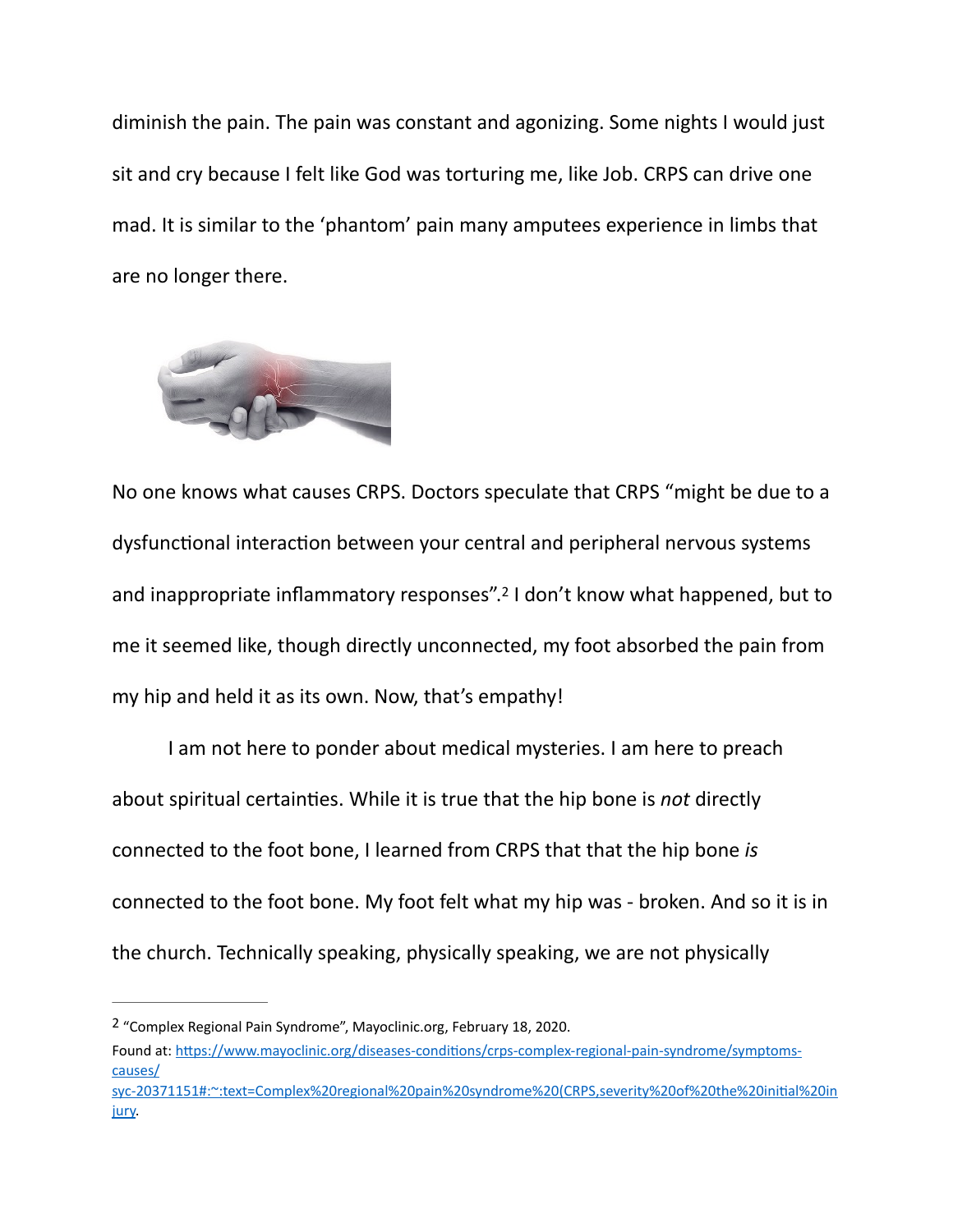<span id="page-4-1"></span>connected to each other via ZOOM during this pandemic. Yet, through the Holy Spirit and through the Body of Christ, we are in fact connected to one another.<sup>3</sup>



The apostle Paul taught "The body is a unit, though it is made up of many parts; and though all its parts are many, they form one body". Then he continued with a comparison that is as brilliant as it is simple. Paul compared the human body to the Church and stated that just as the various parts of the body are interconnected so are the various members of church. This is one of the reasons why the church is called the 'Body of Christ'.



<span id="page-4-0"></span><sup>&</sup>lt;sup>3</sup>James Price, "The First Letter of Paul to the Corinthians", The Interpreter's One-Volume Commentary on the Bible, Charles Laymond, ed., (Nashville, Abington Press, 1971), 808.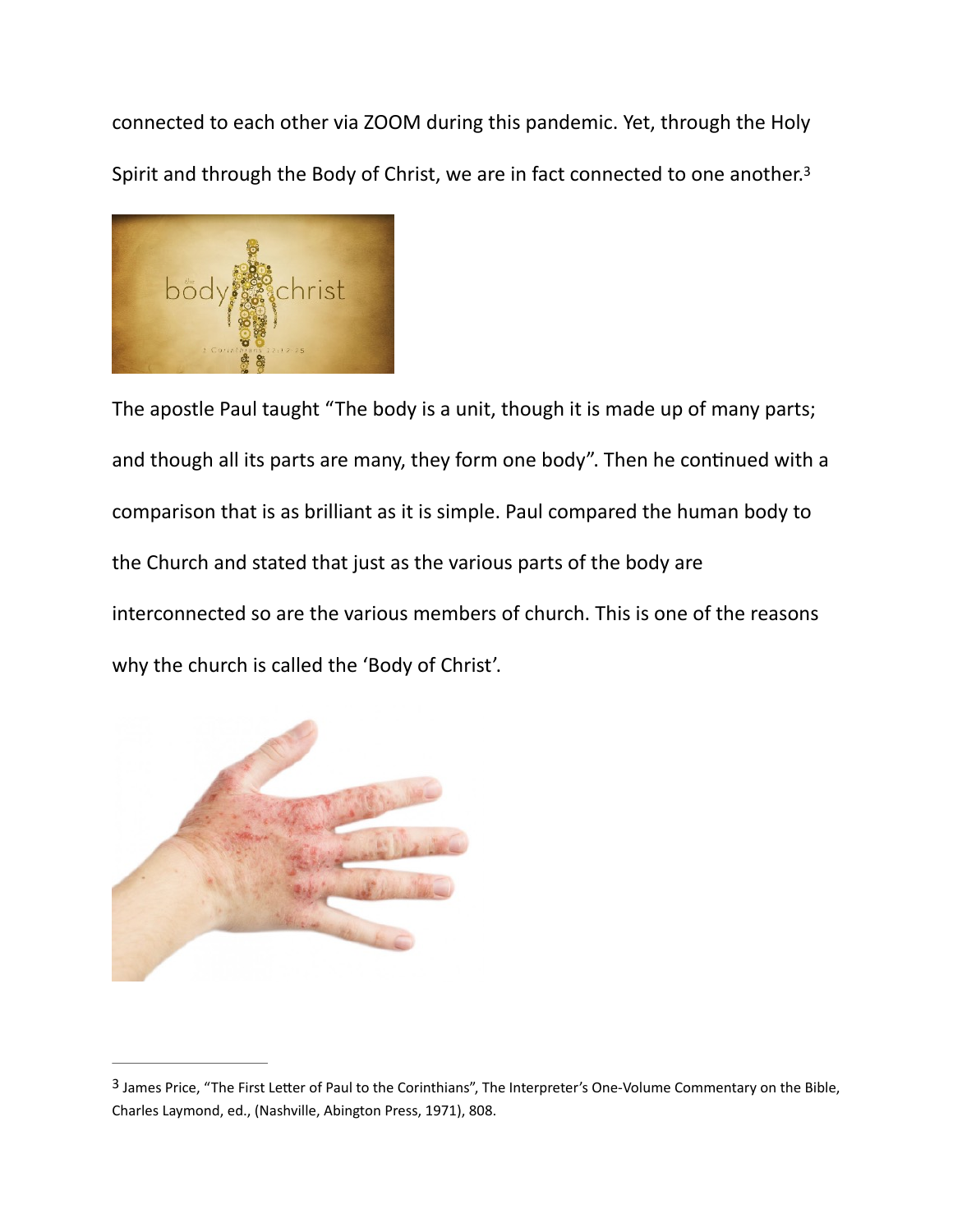Once in Florida, I had a terrible rash. It was crazy. Nothing would alleviate it. I went to an Urgent Care. The doctor, who by the way was a woman and very intuitive, just asked me questions about myself and my life. I thought it was just friendly chatter with which I was more than willing to engage. After the chit-chat she simply said, "There is nothing wrong with you. You can leave". I was stunned. For the first, and maybe the last, time in my life I had nothing to say. So, as instructed, I got up and departed, and, in a few paces past the door out into the world, my rash disappeared!

 It turns out, there was nothing physically wrong with me. The doctor heard me tell her that I had recently been married, I just graduated from seminary, I just left my job, I just sold almost everything I had, my first born son, Micah, had just been born, I was about to leave with my bride and newborn son for Africa, and I was staying at my parents' home until we departed! The doctor concluded that my rash was psychosomatic and she sent me on my way. I somehow processed this diagnosis and when I did my rash was gone. There is no doubt that there is a relationship between the mind, body, and spirit. Bonnie Girvan and Shiva Shankarand are not inaccurate in their teachings! We are physically, spiritually, and psychologically interconnected.

 I received an email from Steve and Mabel Peterson that moved me to tears this past week. I have not seen them in about two years – yet, their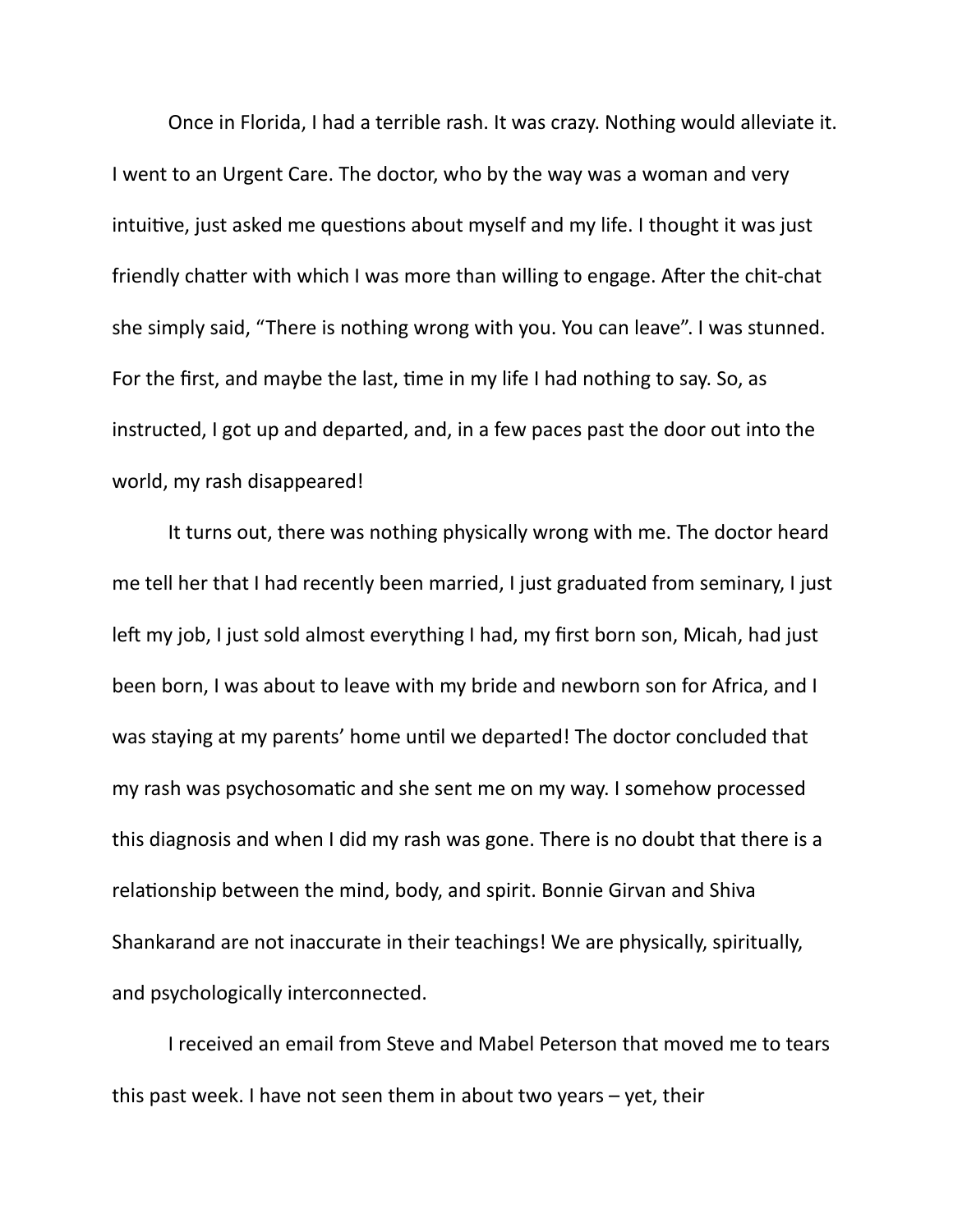correspondences of comfort, solace, understanding, and solidarity in regards to a recent sad event in my life is saturated with spiritual wisdom and love that surpasses all understanding.



I would like all of us in our church to seek ways to be more interdependent, more empathetic with one another, and more compassionate to others who are in terrible pain. When I go to assisted care facilities, I can see the wells of emotion spilling-over in people's eyes because I visited and they felt connected. Our church should be in the business of connecting people to people.

Paul makes many connections between the body and the church. There are hundreds of sermons in today's passage and last night I rattled-off a half-a-dozen or more to Sue.

oyful Words

Let me stick with one and end on it. I Corinthians 12:12-26 is a word of hope for everyone in this church. Paul's words are a joyful word to "those who are weak,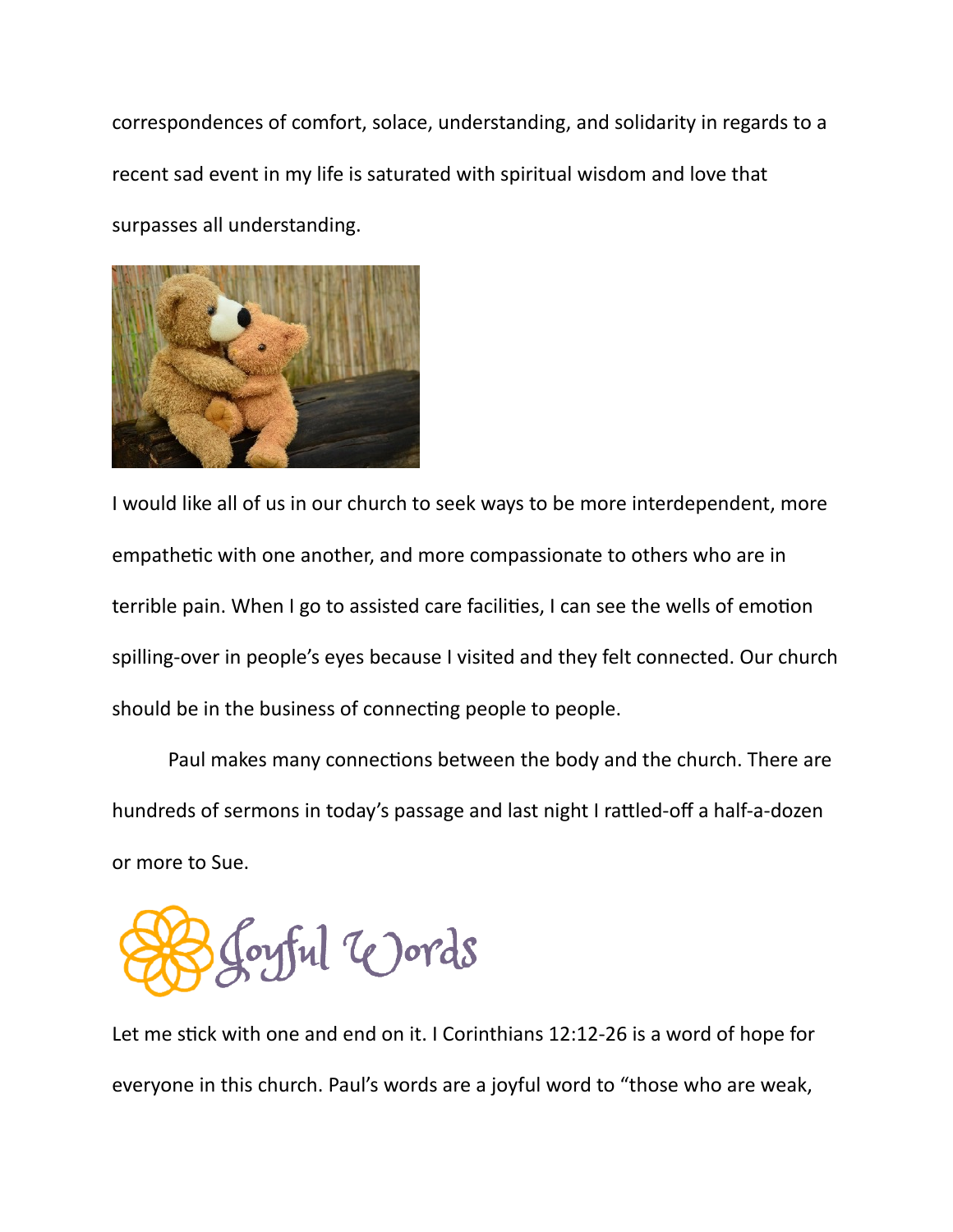<span id="page-7-1"></span>less respected than others, and less honored". Why? "The body needs each member and that we need especially those who are without power".<sup>[4](#page-7-0)</sup> Paul says that God gives greater honor to those parts that lack it so that there should be no division in the body. And to those parts that are presentable need no special treatment but are nonetheless treated with respect. So to those who are strong, respected, and honored, there is a joyful word as well! Paul argued for an 'egalitarianization' of the parts of the body and the members of the church – all should be honored and respected.

I don't usually quote poems in my messages, yet, Judy Myrick sent me gem that speaks poignantly to the truth that Paul and I preach this morning.

## FITTING IN

Nobody wants to be considered - a square peg in a round hole - a fifth wheel -or, God forbid, a misfit. It's not a bad thing To want to fit in To a group or society Of which there are many varieties. But the kind of belonging To which I mostly aspire Is one where none are excluded. No ins or outs.

<span id="page-7-0"></span><sup>&</sup>lt;sup>[4](#page-7-1)</sup> Melinda Quivik, "Third Sunday after Epiphany", *Preaching God's Transforming Justice: A Lectionary Commentary*, Year C, Dale Andrews, Dawn Ottoni-Wilhelm, and Roland Allen, eds., (Louisville, KY: Westminster John Knox Press, 2012), 77.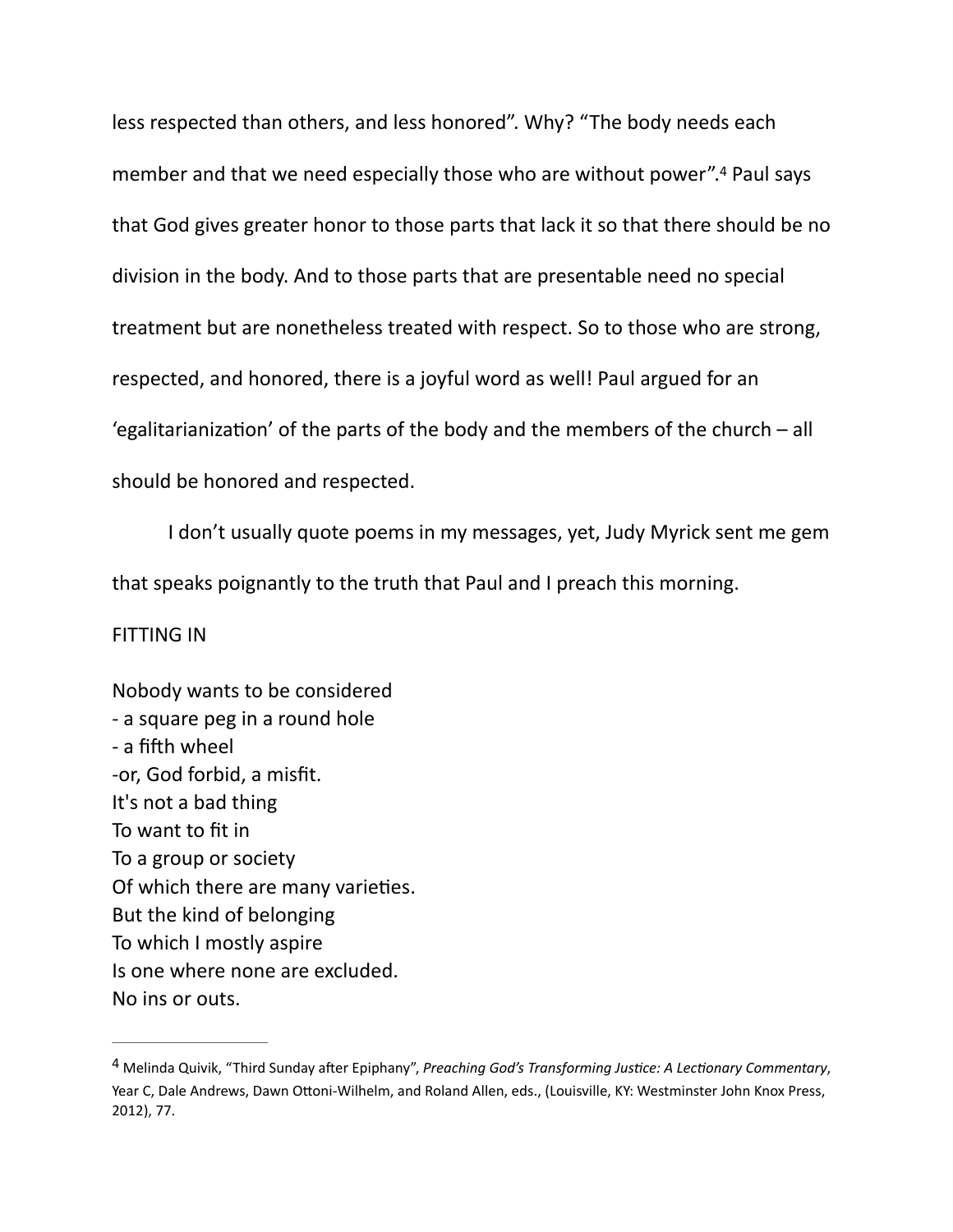No one higher or lower. Where all that's required Is to find the space That's waiting for you And then Try to fill it.[5](#page-8-0)

<span id="page-8-2"></span> Friends, the epiphanies, the *eureka* moments for me, are when my life experience proves the truth of the Bible and the teaching of Jesus Christ.



<span id="page-8-3"></span>Jesus prayed in the Garden of Gethsemane that we "should all be one"<sup>6</sup>[.](#page-8-1) (I should mention as today is Ecumenical Sunday that our denomination, the United Church of Christ is the product of four denominations' merger.) And as I speak of the wider church, let me mention our local church and how you can help us be one. For those of you who have not submitted your pledge cards, please do so! You need to be a part of the whole because we depend on you and you depend on us. No matter whether your pledge is small or large, it is honored. As Congregationalists, no one's money is worth more than anyone else's. No one's

<span id="page-8-0"></span><sup>&</sup>lt;sup>[5](#page-8-2)</sup> By Van Parker.

<span id="page-8-1"></span> $6$  John 17:21-23.